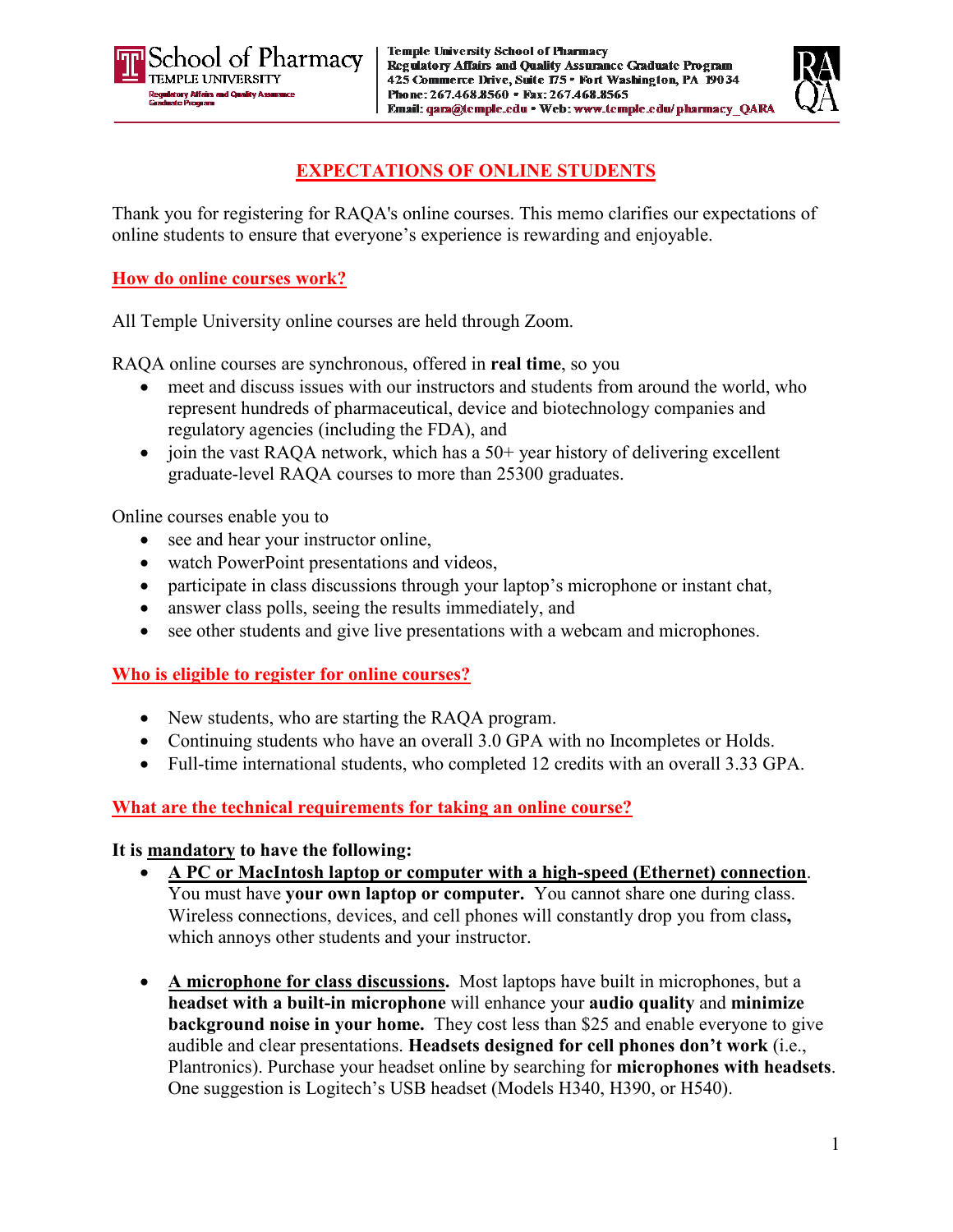- **A webcam**. If your laptop has one, you don't need to purchase another. A webcam enhances presentation and professional networking.
- **Chrome or Firefox for your web browser.**
- **Optional**: adding external speakers to a laptop or computer will enhance class audio. It is also helpful to have two monitors but not mandatory.

### **What steps should you take to register for an Online Course?**

- Forward the online registration form ASAP, at least 48 hours before the first class.
- **First time taking an online course? You must test your computer and Internet connection before registering**. The test is available 24/7: http://qara-apache.temple.edu/videos/zoomhelpdb.mp4 A password is given at the end, **which you must include on your registration form, or it won't be processed.**
- **Using a new or different computer?** If you took an RAQA online course before but switched hardware or decide to use a work computer, run through the self-test link before logging into class. If you are using Zoom for the first time, do the self-test. We want to make sure your computer has no firewalls that might prevent Zoom from working.
- **Do the mandatory speaker/headset test**. You must ensure your headset works and you know how to adjust audio during class. Conduct the test with David Brickett  $(dbrick@temple.edu)$  or Mike Doukas (mdoukas@temple.edu) before your first class.
- **Install Zoom.** If you need help navigating Zoom, contact David Brickett  $(dbrick@temple.edu)$  or Mike Doukas  $(mdoukas@temple.edu)$  for help. Work computers may block you from installing Zoom software. Questions? Ask David or Mike.
- **Have an active Temple e-mail address (TUmail)**. All class links will be sent to your TUmail address or posted in Canvas. Without TUmail, you won't receive class links.

### **How do you get TUmail or obtain a new password?**

#### **New students should follow these steps for obtaining a TUmail account:**

- 1) Submit your registration with **all** required documents;
- 2) Once our Office processes your registration, you will receive an email within 48 hours with your TUid number.
- 3) Go to [https://accounts.temple.edu.](https://accounts.temple.edu/) Click **Activate AccessNet Account** and submit the required information (name, DOB, TUid).
- 4) Forward your TUmail address to the RAQA Office as soon as possible.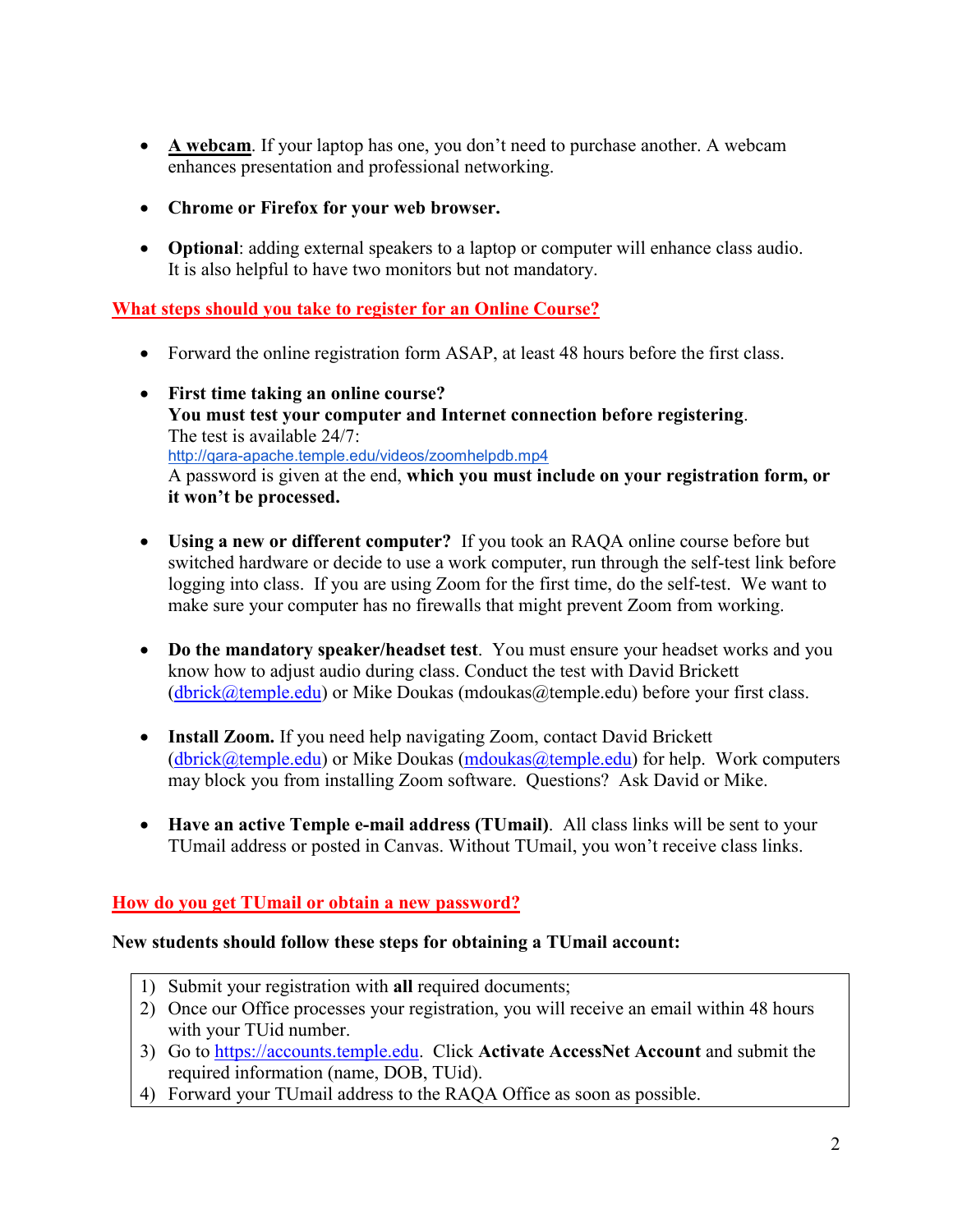**Forgot your TUmail password? Go to:** [https://accounts.temple.edu](https://accounts.temple.edu/) to reset it, or contact Temple's HELP desk at 215.204.8000. The RAQA Office does not have access to passwords.

You can FORWARD TUmail to work or home emails to streamline your email accounts.

To access TUmail remotely, go to: [www.temple.edu/pharmacy\\_QARA](http://www.temple.edu/pharmacy_QARA) Click the **Temple T icon** (next to the Flickr icon), then **TUmail**. Your user name is the characters BEFORE the @ of your Temple email address (you do NOT need to include "@temple.edu")

### **What's expected of you as an RAQA Online Student?**

- **Attend and participate in all scheduled classes.**  If an emergency arises, contact the RAQA Office and your instructor, so we can try to record the class. Don't assume that no one will notice if you don't attend. *Online courses record attendance*. Polling assures that students are actively engaged in class discussions.
- **Resist the temptation to multi-task at your computer.** Multi-tasking is disruptive to others in your course. Stay focused when you attend class, so you won't have to spend extra time reviewing recordings and notes again.
- **Participate in class discussions.**

You will learn more when you are engaged in class discussions. Most instructors include participation in the final grade. Remember, **quality** and not quantity is the goal.

- **Review and follow the University honor code for all exams and assignments.** See: http://www.temple.edu/pharmacy\_qara/plagiarism.htm Violations of the Honor Code are taken seriously. Do your own work and make sure you cite all sources in papers.
- **Understand why Proctored Exams are so important.**

**All students deserve the right to take exams in the same format and timeframe as other participants.** Every RAQA course is required to hold at least one proctored exam. Online learning enables students to complete their coursework away from the campus. Proctored exams assure that students and graduates of Temple's RAQA program benefit from its long-established and well-respected academic reputation.

#### **How do Proctored Exams Work for Remote Students?**

• In TRADITIONAL PROCTORING, students are observed by an instructor or a proctor at a specific location.

Online students are required to identify a suitable proctor, approved by the RAQA Office. See: [www.temple.edu/pharmacy\\_qara/connect.proctoring.htm](http://www.temple.edu/pharmacy_qara/connect.proctoring.htm)